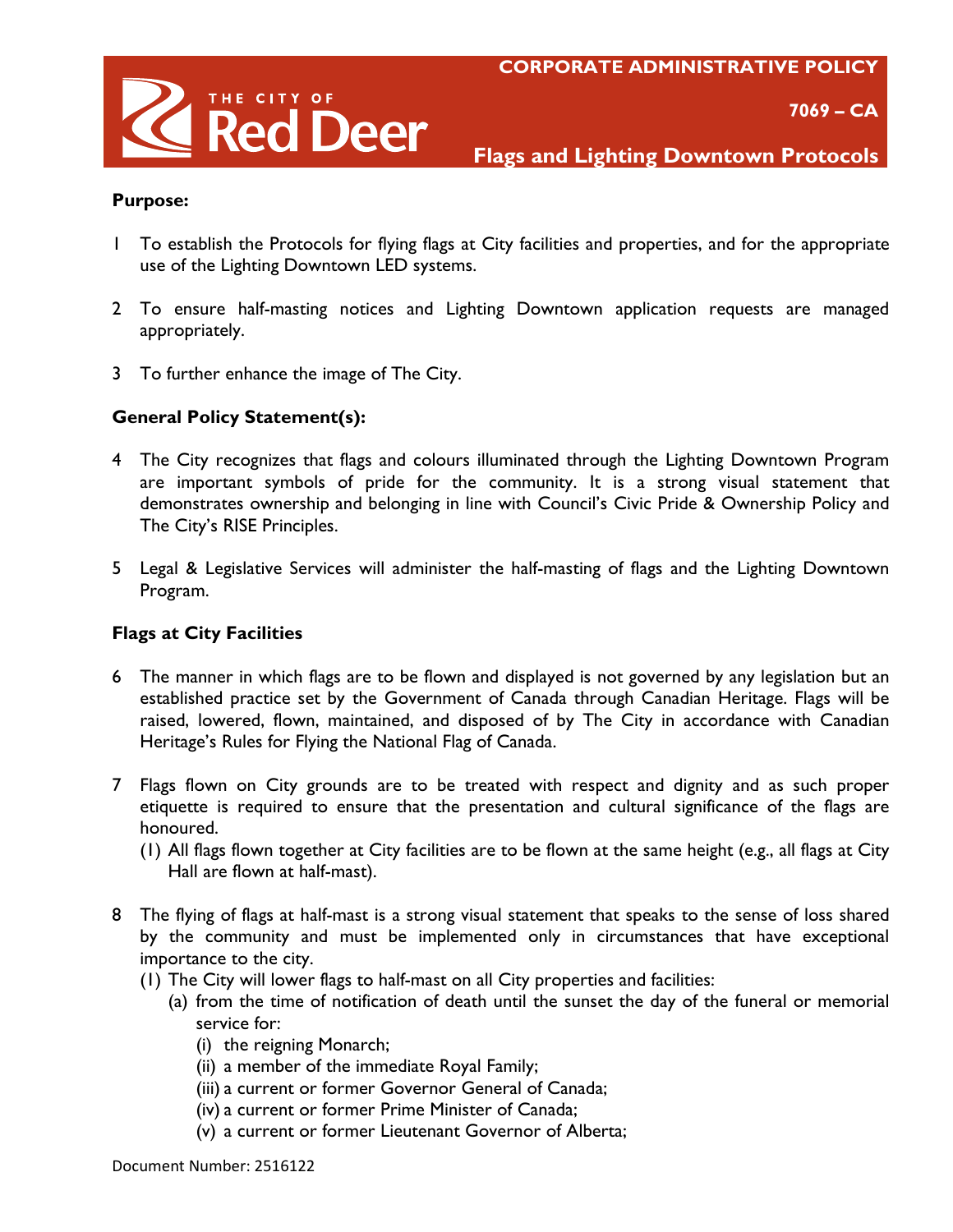



**Flags and Lighting Downtown Protocols**

- (vi) a current or former Premier of Alberta;
- (vii) a current Mayor or Councillor of The City of Red Deer; or
- (viii) any person or persons as indicated by the City Manager as a symbolic gesture of collective community mourning.
- (b) to commemorate a solemn occasion as identified by:
	- (i) the Federal Government as indicated by Canadian Heritage;
	- (ii) the Provincial Government as indicated by Alberta Protocol Office;
	- (iii) a resolution made by Council; or
	- (iv) the City Manager's Office.
- (c) From sunrise to sunset on the following dates:
	- (i) April 9, Vimy Ridge Day;
	- (ii) April 28, Day of Mourning for Persons Killed or Injured in the Workplace;
	- (iii) June 23, National Day of Remembrance for Victims of Terrorism;
	- (iv) Second Sunday in September, Firefighters' National Memorial Day;
	- (v) Last Sunday in September, Police and Peace Officers' National Memorial Day;
	- (vi) September 30, National Day for Truth and Reconciliation;
	- (vii) November 11, Remembrance Day; and
	- (viii)December 6, National Day of Remembrance and Action on Violence Against Women.

# **Lighting Downtown Program**

- 9 The purpose of the Lighting Downtown Program is to recognize important events and occasions that celebrate and build community spirit.
- 10 The Lighting Downtown Program applies to the lighting systems installed in:
	- (1) City Hall Park; and
	- (2) the two central alleys located Downtown (Alley 49.5 and Alley 50.5, parallel to Ross Street).
- 11 Criteria for Approving Applications
	- (1) Lighting City Hall:
		- (a) The City may approve applications from a charitable/non-profit organization or a City department hosting an event or occasion that celebrates and builds community spirit.
	- (2) Lighting of the two central alleys:
		- (a) The City may approve applications from a charitable/non-profit organization, a local business, or a City department hosting an event or occasion that celebrates and builds community spirit. The event or occasion must not be for-profit.
- 12 Requests are processed in the order that they are received and are considered on a case-by-case basis using the following criteria:
	- (1) support of an event with national or international significance (e.g., Canada Day).
	- (2) support of a local festival or an event that positively impacts local community spirit (e.g., Westerner Days).
	- (3) support of a local, national, or international event that builds community spirit (e.g., International Water Day).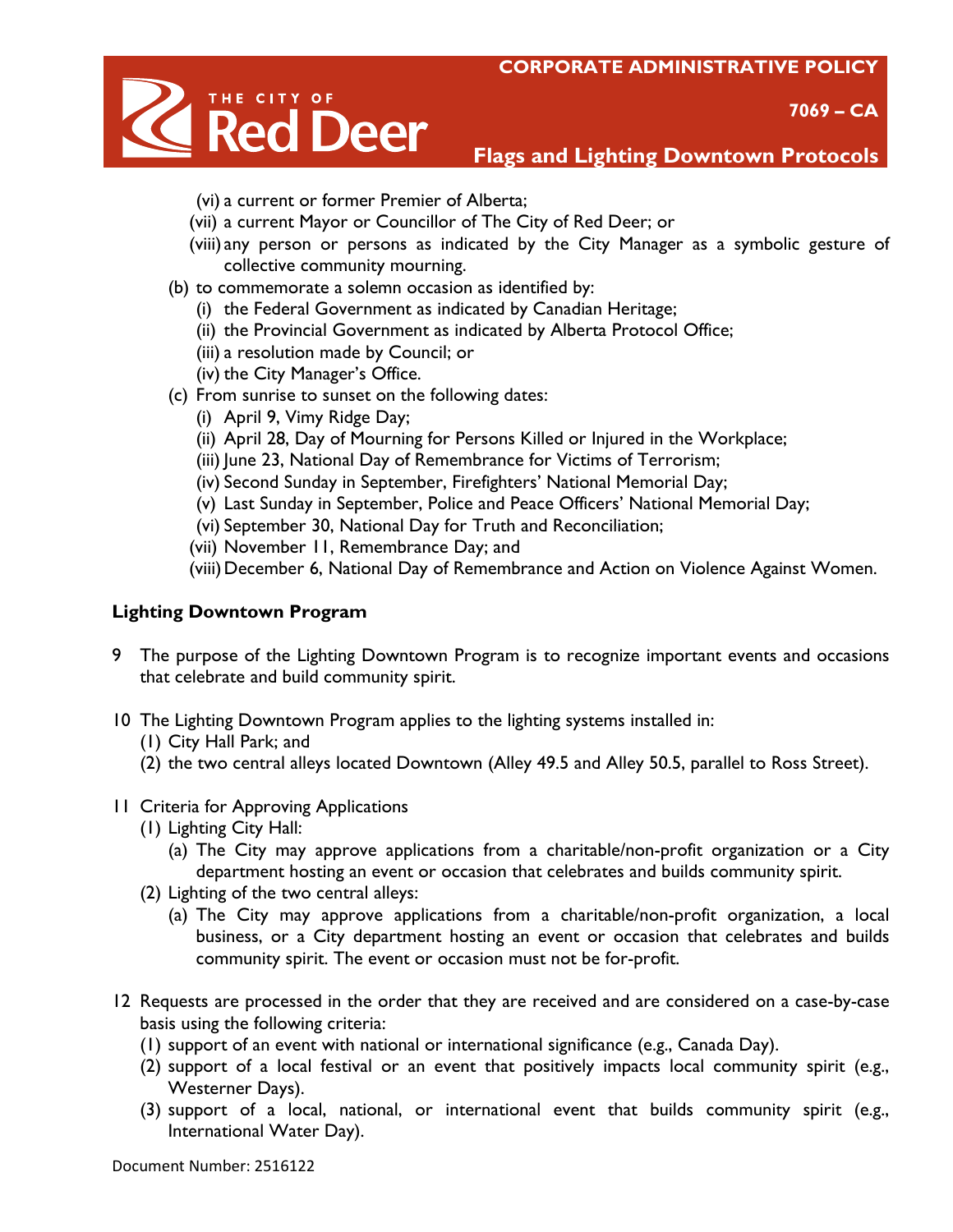

 **7069 – CA**

**Flags and Lighting Downtown Protocols**

- (4) acknowledge and welcome visiting dignitaries (e.g., Members of the Royal Family).
- 13 The requested colour(s) will be displayed for one day from sunset to sunrise. Applicants may choose which area(s) they would like illuminated with their requested colour(s).
- 14 The City may suspend the display of requested colours in the event of an exceptional circumstance or recognition of a significant event. The requested colour display may be rescheduled in consultation between The City and the requesting party.
- 15 The City reserves the right to deny requests. Lighting requests will not be considered that are:
	- (1) for a political or religious use;
	- (2) specifically commercial in nature; or
	- (3) related to any person or organization that promotes hatred of any person or class of persons, violence, or otherwise involves illegal activity.

## **Definitions:**

16 "Protocol" means the system of rules and accepted etiquette used at official ceremonies or occasions.

## **References/Links:**

- 1 PS-A-2.0 Civic Pride & Ownership
- 2 GP-B-2.3 Proclamations & Letters of Support
- 3 EL-B-2.3 Relationships with Other Entities
- 4 7069-CP Lighting Downtown
- 5 Government of Alberta Protocol Office
- 6 Canadian Heritage Rules of Flying the National Flag

## **Scope/Application:**

1 This Policy applies to employees in departments responsible for overseeing the half-masting of flags, and the review and approval of applications for the use of The City's LED lighting fixtures.